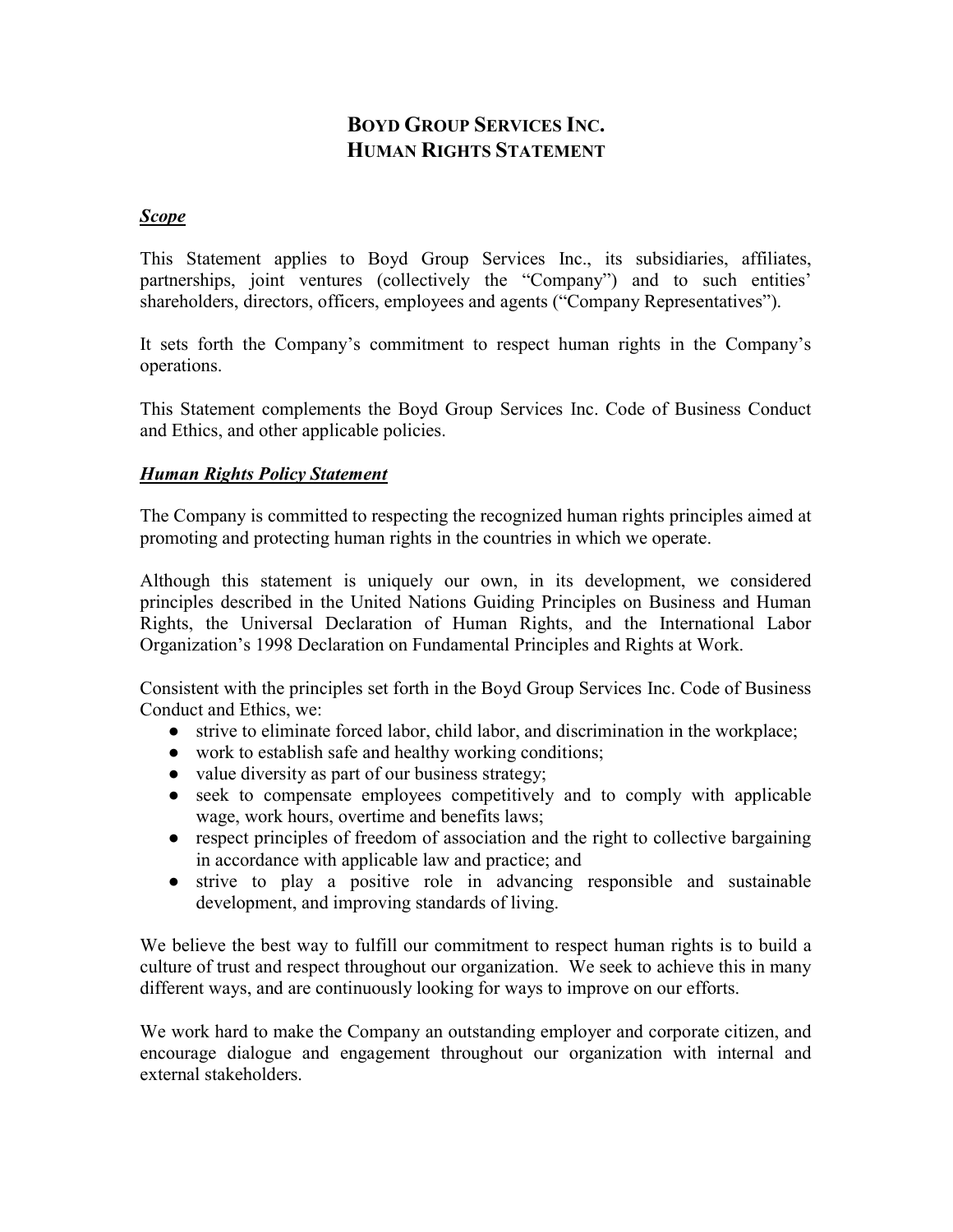We recognize that governments are ultimately responsible for establishing the legal framework to protect human rights within their jurisdictions. Central to our commitment to respect for human rights is our compliance with this legal framework, where applicable. We expect our business partners to share the same commitment.

#### **Our Business Partners**

We have a large and diverse network of suppliers, vendors, customers, and other business partners, and recognize the roles they play in helping us fulfill the objectives to which we aspire through this policy.

Recognizing that each entity in that network should seek to undertake its own efforts to address human rights issues, we support their own efforts on this subject.

## Operationalizing These Commitments

As part of our commitment to respect human rights, we have undertaken to establish internal and external mechanisms to help identify, address and mitigate potential adverse human rights impacts that may be caused by our actions. Many of these mechanisms already exist and are integrated into our operations through established policies on a variety of topics such as conduct, ethics, sourcing, and safety, which include, but are not limited to the following:

- Code of Business Conduct and Ethics
- Non-Discrimination Policy
- Diversity Policy
- Occupational Health and Safety Policy
- Anti-Corruption Policy
- Our various policies and procedures that cover our employment relationships

We strive to review the operationalization of this statement with a goal toward the continuous improvement of our ability to fulfill our commitments.

Our Human Resources Department is responsible for coordinating the operationalization of our commitments across the Company.

#### Stakeholder Engagement

Consistent with our commitment to dialogue and engagement, we consult with relevant internal and external stakeholders to understand human rights-related concerns and issues, and to assess and escalate them as appropriate.

## Reporting Issues Related To Our Commitment To Respect Human Rights

This Statement complements the Boyd Group Services Inc. Reporting and Anti-Retaliation policy available here: https://www.boydgroup.com/corporate/corporate